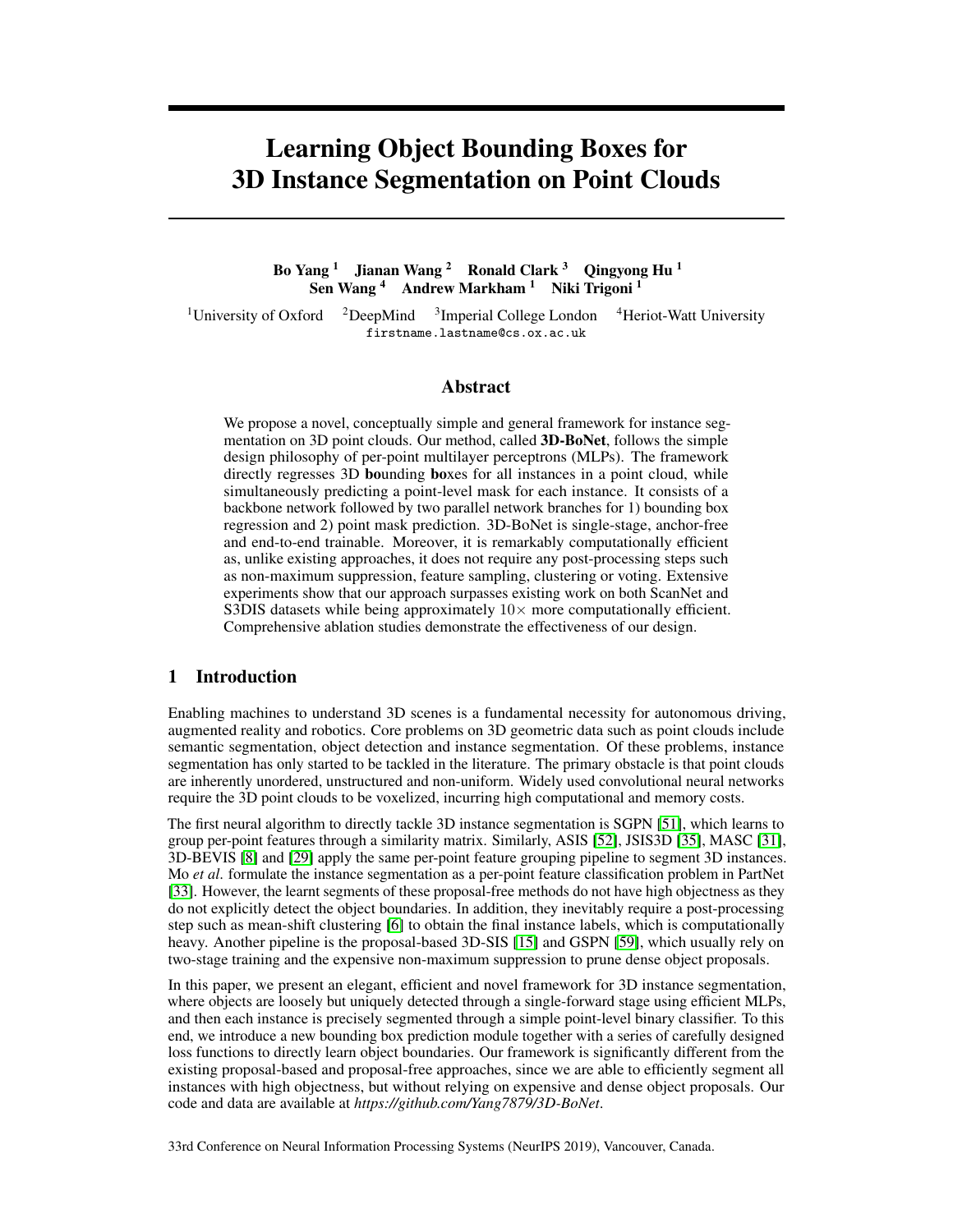

Figure 1: The 3D-BoNet framework for instance segmentation on 3D point clouds.

As shown in Figure 1, our framework, called 3D-BoNet, is a single-stage, anchor-free and end-to-end trainable neural architecture. It first uses an existing backbone network to extract a local feature vector for each point and a global feature vector for the whole input point cloud. The backbone is followed by two branches: 1) instance-level bounding box prediction, and 2) point-level mask prediction for instance segmentation.

The bounding box prediction branch is the core of our framework. This branch aims to predict a unique, unoriented and rectangular bounding box for each instance in a single forward stage, without relying on predefined spatial anchors or a region proposal network [40]. As shown in Figure 2, we believe that roughly drawing a 3D bounding box for an instance is relatively achievable, because the input point clouds explicitly include 3D geometry information, while it is extremely beneficial before tackling point-level instance segmentation since reasonable bounding boxes can guarantee high objectness for learnt segments. However, to learn instance boxes involves critical issues: 1) the number of total instances is variable,



Figure 2: Rough instance boxes.

*i.e.*, from 1 to many, 2) there is no fixed order for all instances. These issues pose great challenges for correctly optimizing the network, because there is no information to directly link predicted boxes with ground truth labels to supervise the network. However, we show how to elegantly solve these issues. This box prediction branch simply takes the global feature vector as input and directly outputs a large and fixed number of bounding boxes together with confidence scores. These scores are used to indicate whether the box contains a valid instance or not. To supervise the network, we design a novel *bounding box association layer* followed by a *multi-criteria loss function*. Given a set of ground-truth instances, we need to determine which of the predicted boxes best fit them. We formulate this association process as an optimal assignment problem with an existing solver. After the boxes have been optimally associated, our multi-criteria loss function not only minimizes the Euclidean distance of paired boxes, but also maximizes the coverage of valid points inside of predicted boxes.

The predicted boxes together with point and global features are then fed into the subsequent **point** mask prediction branch, in order to predict a point-level binary mask for each instance. The purpose of this branch is to classify whether each point inside of a bounding box belongs to the valid instance or the background. Assuming the estimated instance box is reasonably good, it is very likely to obtain an accurate point mask, because this branch is simply to reject points that are not part of the detected instance. A random guess may bring about 50% corrections.

Overall, our framework distinguishes from all existing 3D instance segmentation approaches in three folds. 1) Compared with the proposal-free pipeline, our method segments instance with high objectness by explicitly learning 3D object boundaries. 2) Compared with the widely-used proposalbased approaches, our framework does not require expensive and dense proposals. 3) Our framework is remarkably efficient, since the instance-level masks are learnt in a single-forward pass without requiring any post-processing steps. Our key contributions are:

- We propose a new framework for instance segmentation on 3D point clouds. The framework is single-stage, anchor-free and end-to-end trainable, without requiring any post-processing steps.
- We design a novel bounding box association layer followed by a multi-criteria loss function to supervise the box prediction branch.
- We demonstrate significant improvement over baselines and provide intuition behind our design choices through extensive ablation studies.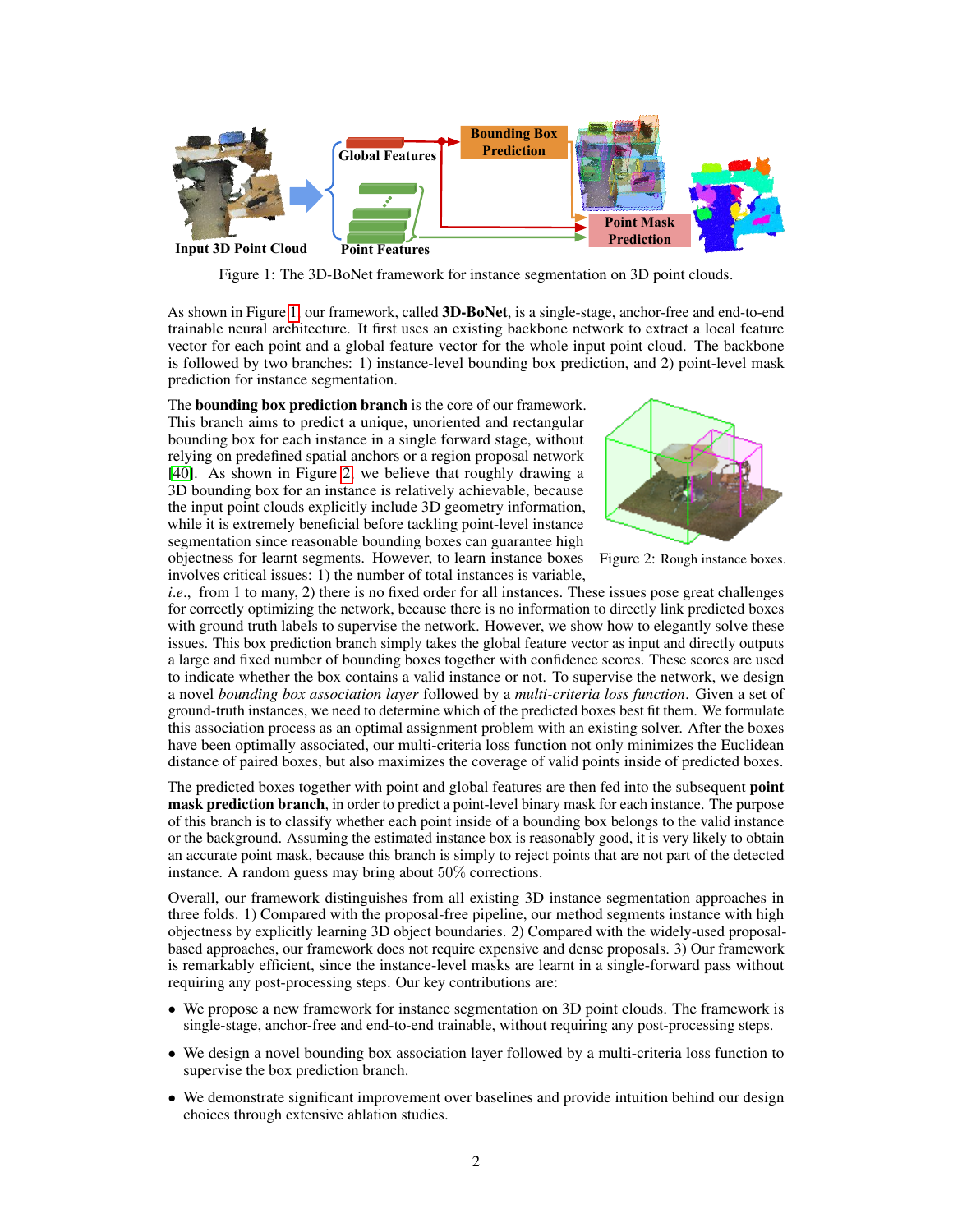

Figure 3: The general workflow of 3D-BoNet framework.

# 2 3D-BoNet

## 2.1 Overview

As shown in Figure 3, our framework consists of two branches on top of the backbone network. Given an input point cloud  $\vec{P}$  with N points in total, *i.e.*,  $P \in \mathbb{R}^{N \times k_0}$ , where  $k_0$  is the number of channels such as the location  $\{x, y, z\}$  and color  $\{r, g, b\}$  of each point, the **backbone network** extracts point local features, denoted as  $F_l \in \mathbb{R}^{N \times k}$ , and aggregates a global point cloud feature vector, denoted as  $\mathbf{F}_g \in \mathbb{R}^{1 \times k}$ , where k is the length of feature vectors.

The **bounding box prediction branch** simply takes the global feature vector  $F<sub>g</sub>$  as input, and directly regresses a predefined and fixed set of bounding boxes, denoted as  $B$ , and the corresponding box scores, denoted as  $B_s$ . We use ground truth bounding box information to supervise this branch. During training, the predicted bounding boxes B and the ground truth boxes are fed into a *box association layer*. This layer aims to automatically associate a unique and most similar predicted bounding box to each ground truth box. The output of the association layer is a list of association index A. The indices reorganize the predicted boxes, such that each ground truth box is paired with a unique predicted box for subsequent loss calculation. The predicted bounding box scores are also reordered accordingly before calculating loss. The reordered predicted bounding boxes are then fed into the *multi-criteria loss function*. Basically, this loss function aims to not only minimize the Euclidean distance between each ground truth box and the associated predicted box, but also maximize the coverage of valid points inside of each predicted box. Note that, both the bounding box association layer and multi-criteria loss function are only designed for network training. They are discarded during testing. Eventually, this branch is able to predict a correct bounding box together with a box score for each instance directly.

In order to predict point-level binary mask for each instance, every predicted box together with previous local and global features, *i.e.*,  $\mathbf{F}_l$  and  $\mathbf{F}_q$ , are further fed into the **point mask prediction** branch. This network branch is shared by all instances of different categories, and therefore extremely light and compact. Such class-agnostic approach inherently allows general segmentation across unseen categories.

## 2.2 Bounding Box Prediction

Bounding Box Encoding: In existing object detection networks, a bounding box is usually represented by the center location and the length of three dimensions [3], or the corresponding residuals [61] together with orientations. Instead, we parameterize the rectangular bounding box by only two min-max vertices for simplicity:

 $\{|x_{min} y_{min} z_{min}|, |x_{max} y_{max} z_{max}|\}$ 

**Neural Layers:** As shown in Figure 4, the global feature vector  $F<sub>q</sub>$  is fed through two fully connected layers with Leaky ReLU as the non-linear activation function. Then it is followed by another two parallel fully connected layers. One layer outputs a  $6H$  dimensional vector, which is then reshaped as an  $H \times 2 \times 3$  tensor. H is a predefined and fixed number of bounding boxes that the whole network are expected to predict in maximum. The other layer outputs an  $H$  dimensional vector followed by sigmoid function to represent the bounding box scores. The higher the score, the more likely that the predicted box contains an instance, thus the box being more valid.

**Bounding Box Association Layer:** Given the previously predicted H bounding boxes, *i.e.*,  $B \in$  $\mathbb{R}^{H \times 2 \times 3}$ , it is not straightforward to take use of the ground truth boxes, denoted as  $\bar{B} \in \mathbb{R}^{T \times 2 \times 3}$ , to supervise the network, because there are no predefined anchors to trace each predicted box back to a corresponding ground truth box in our framework. Besides, for each input point cloud  $P$ , the number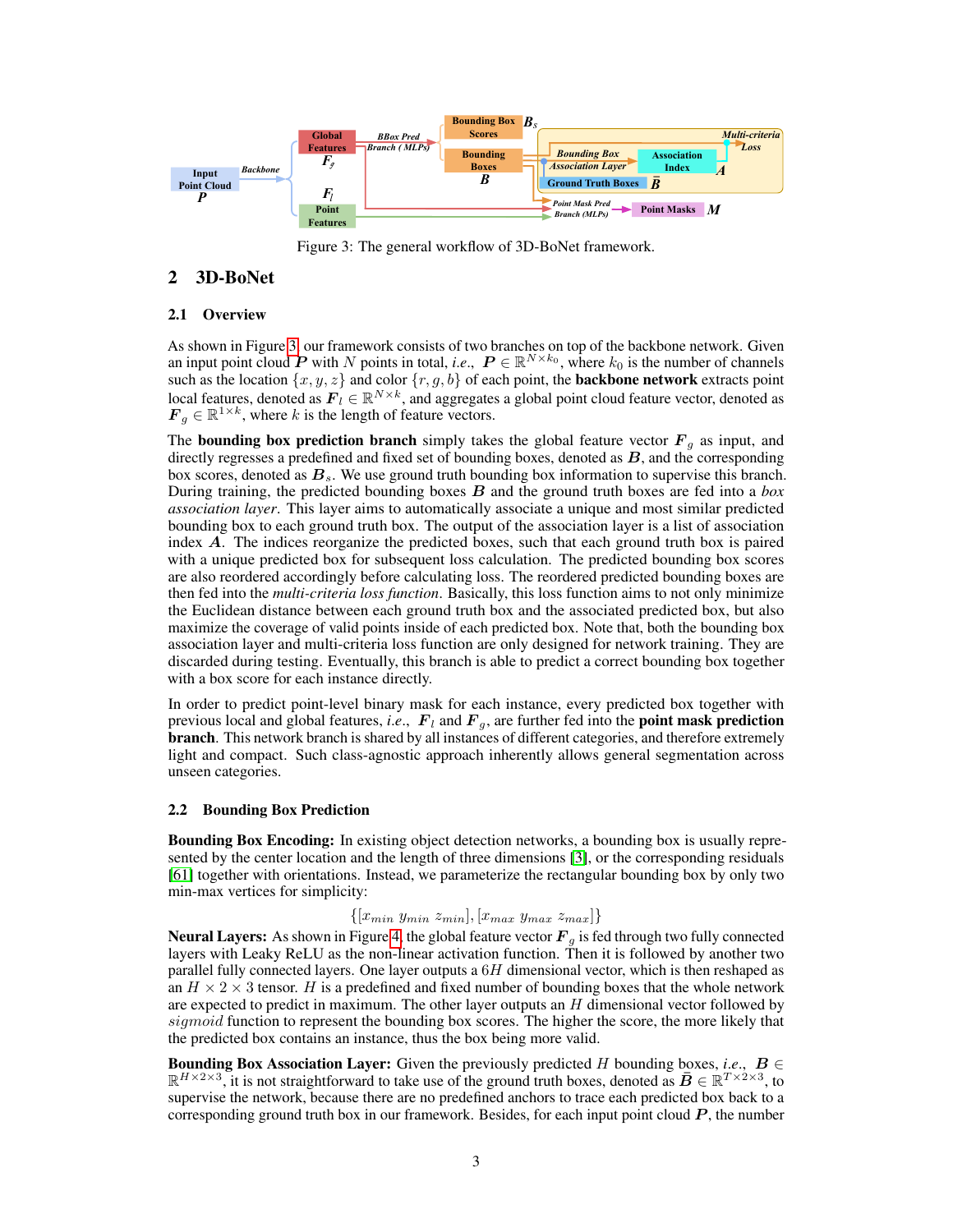

Figure 4: The architecture of bounding box regression branch. The predicted  $H$  boxes are optimally associated with  $T$  ground truth boxes before calculating the multi-criteria loss.

of ground truth boxes  $T$  varies and it is usually different from the predefined number  $H$ , although we can safely assume the predefined number  $H \geq T$  for all input point clouds. In addition, there is no box order for either predicted or ground truth boxes.

*Optimal Association Formulation:* To associate a unique predicted bounding box from B for each ground truth box of  $\bar{B}$ , we formulate this association process as an optimal assignment problem. Formally, let A be a boolean association matrix where  $A_{i,j}$  =1 *iff* the  $i^{th}$  predicted box is assigned to the  $j<sup>th</sup>$  ground truth box. A is also called association index in this paper. Let C be the association cost matrix where  $C_{i,j}$  represents the cost that the  $i^{th}$  predicted box is assigned to the  $j^{th}$  ground truth box. Basically, the cost  $C_{i,j}$  represents the similarity between two boxes; the less the cost, the more similar the two boxes. Therefore, the bounding box association problem is to find the optimal assignment matrix  $\boldsymbol{A}$  with the minimal cost overall:

$$
\boldsymbol{A} = \arg\min_{\boldsymbol{A}} \sum_{i=1}^{H} \sum_{j=1}^{T} \boldsymbol{C}_{i,j} \boldsymbol{A}_{i,j} \quad \text{subject to } \sum_{i=1}^{H} \boldsymbol{A}_{i,j} = 1, \sum_{j=1}^{T} \boldsymbol{A}_{i,j} \le 1, j \in \{1..T\}, i \in \{1..H\} \quad (1)
$$

To solve the above optimal association problem, the existing Hungarian algorithm [21; 22] is applied.

Association Matrix Calculation: To evaluate the similarity between the  $i^{th}$ predicted box and the  $j<sup>th</sup>$  ground truth box, a simple and intuitive criterion is the Euclidean distance between two pairs of min-max vertices. However, it is not optimal. Basically, we want the predicted box to include as many valid points as possible. As illustrated in Figure 5, the input point cloud is usually sparse and distributed non-uniformly in 3D space. Regarding the same ground truth box #0 (blue), the candidate box #2 (red) is believed to be much better than the candidate #1 (black), because the box #2 has more valid points overlapped with #0. Therefore, the coverage of valid points should be included to calculate the cost matrix  $C$ . In this paper, we consider the following three criteria:



Figure 5: A sparse input point cloud.

(1) Euclidean Distance between Vertices. Formally, the cost between the  $i^{th}$  predicted box  $B_i$  and the  $j^{th}$  ground truth box  $\overline{B}_j$  is calculated as follows:

$$
C_{i,j}^{ed} = \frac{1}{6} \sum (\bm{B}_i - \bar{\bm{B}}_j)^2
$$
 (2)

(2) Soft Intersection-over-Union on Points. Given the input point cloud  $P$  and the  $j^{th}$  ground truth instance box  $\bar{B}_j$ , it is able to directly obtain a hard-binary vector  $\bar{q}_j \in \mathbb{R}^N$  to represent whether each point is inside of the box or not, where '1' indicates the point being inside and '0' outside. However, for a specific  $i^{th}$ predicted box of the same input point cloud  $P$ , to directly obtain a similar hardbinary vector would result in the framework being non-differentiable, due to the discretization operation. Therefore, we Algorithm 1 An algorithm to calculate point-in-pred-boxprobability.  $H$  is the number of predicted bounding boxes  $B$ , N is the number of points in point cloud  $P$ ,  $\theta_1$  and  $\theta_2$  are hyperparameters for numerical stability. We use  $\theta_1 = 100$ ,  $\theta_2 = 20$  in all our implementation.

for *i* ← 1 to *H* do  
\n• the *i*<sup>th</sup> box min-vertex 
$$
B_{min}^i = [x_{min}^i y_{min}^i z_{min}^i]
$$
.  
\n• the *i*<sup>th</sup> box max-vertex  $B_{max}^i = [x_{max}^i y_{max}^i z_{max}^i]$ .  
\nfor *n* ← 1 to *N* do  
\n• the *n*<sup>th</sup> point location  $P^n = [x^n y^n z^n]$ .  
\n• step 1:  $\Delta_{xyz} \leftarrow (B_{min}^i - P^n)(P^n - B_{max}^i)$ .  
\n• step 2:  $\Delta_{xyz} \leftarrow max [min(\theta_1 \Delta_{xyz}, \theta_2), -\theta_2]$ .  
\n• step 3: probability  $p_{xyz} = \frac{1}{1 + \exp(-\Delta_{xyz})}$ .  
\n• step 4: point probability  $q_i^n = min(p_{xyz})$ .  
\n• obtain the soft binary vector  $q_i = [q_i^1 \cdots q_i^N]$ .  
\nThe above two loops are only for illustration. They are easily replaced by standard and efficient matrix operations.

introduce a differentiable yet simple algorithm 1 to obtain a similar but soft-binary vector  $q_i$ , called **point-in-pred-box-probability**, where all values are in the range  $(0, 1)$ . The deeper the corresponding point is inside of the box, the higher the value. The farther away the point is outside, the smaller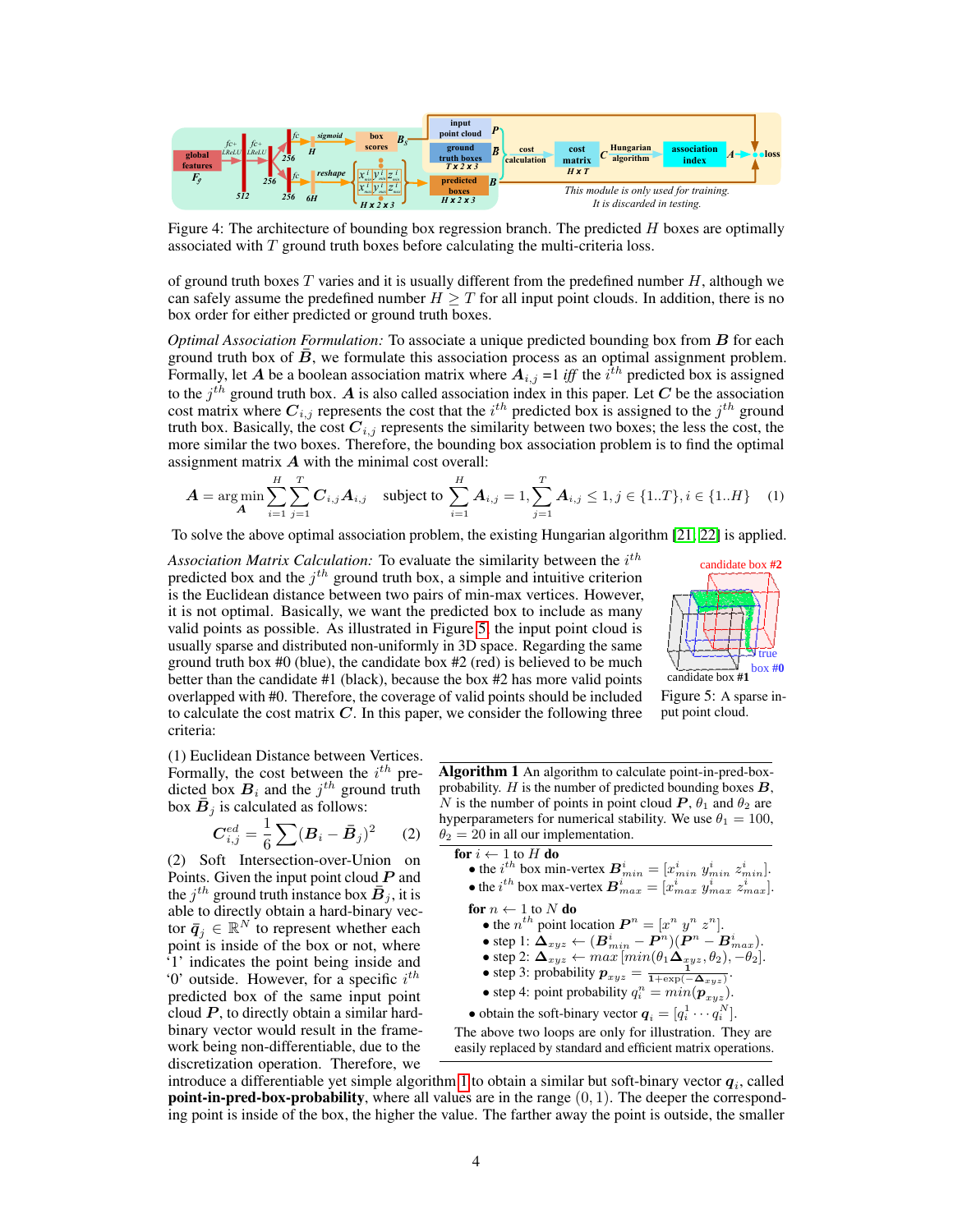

Figure 6: The architecture of point mask prediction branch. The point features are fused with each bounding box and score, after which a point-level binary mask is predicted for each instance.

the value. Formally, the Soft Intersection-over-Union (sIoU) cost between the  $i^{th}$  predicted box and the  $j^{th}$  ground truth box is defined as follows:

$$
C_{i,j}^{sIoU} = \frac{-\sum_{n=1}^{N} (q_i^n * \bar{q}_j^n)}{\sum_{n=1}^{N} q_i^n + \sum_{n=1}^{N} \bar{q}_j^n - \sum_{n=1}^{N} (q_i^n * \bar{q}_j^n)}
$$
(3)  
e  $n^{th}$  values of  $\boldsymbol{a}$  and  $\bar{\boldsymbol{a}}$ .

*where*  $q_i^n$  and  $\bar{q}_j^n$  are the  $n^{th}$  values of  $\boldsymbol{q}_i$  and  $\bar{\boldsymbol{q}}_j$ .

(3) Cross-Entropy Score. In addition, we also consider the cross-entropy score between  $q_i$  and  $\bar{q}_j$ . Being different from sIoU cost which prefers tighter boxes, this score represents how confident a predicted bounding box is able to include valid points as many as possible. It prefers larger and more inclusive boxes, and is formally defined as:

$$
C_{i,j}^{ces} = -\frac{1}{N} \sum_{n=1}^{N} \left[ \bar{q}_j^n \log q_i^n + (1 - \bar{q}_j^n) \log(1 - q_i^n) \right]
$$
 (4)

Overall, the criterion  $(1)$  guarantees the geometric boundaries for learnt boxes and criteria  $(2)(3)$ maximize the coverage of valid points and overcome the non-uniformity as illustrated in Figure 5. The final association cost between the  $i^{th}$  predicted box and the  $j^{th}$  ground truth box is defined as:

$$
C_{i,j} = C_{i,j}^{ed} + C_{i,j}^{sIoU} + C_{i,j}^{ces}
$$
 (5)

**Loss Functions** After the bounding box association layer, both the predicted boxes  $\boldsymbol{B}$  and scores  $\boldsymbol{B}_s$ are reordered using the association index  $A$ , such that the first predicted  $T$  boxes and scores are well paired with the  $T$  ground truth boxes.

*Multi-criteria Loss for Box Prediction*: The previous association layer finds the most similar predicted box for each ground truth box according to the minimal cost including: 1) vertex Euclidean distance, 2) sIoU cost on points, and 3) cross-entropy score. Therefore, the loss function for bounding box prediction is naturally designed to consistently minimize those cost. It is formally defined as follows:

$$
\ell_{bbox} = \frac{1}{T} \sum_{t=1}^{T} (C_{t,t}^{ed} + C_{t,t}^{sIoU} + C_{t,t}^{ces})
$$
\n(6)

where  $\mathbf{C}_{t,t}^{ed}$ ,  $\mathbf{C}_{t,t}^{sIoU}$  and  $\mathbf{C}_{t,t}^{ces}$  are the cost of  $t^{th}$  paired boxes. Note that, we only minimize the cost of T paired boxes; the remaining  $H - T$  predicted boxes are ignored because there is no corresponding ground truth for them. Therefore, this box prediction sub-branch is agnostic to the predefined value of H. Here raises an issue. Since the  $H - T$  negative predictions are not penalized, it might be possible that the network predicts multiple similar boxes for a single instance. Fortunately, the loss function for the parallel box score prediction is able to alleviate this problem.

*Loss for Box Score Prediction*: The predicted box scores aim to indicate the validity of the corresponding predicted boxes. After being reordered by the association index  $A$ , the ground truth scores for the first T scores are all '1', and '0' for the remaining invalid  $H - T$  scores. We use cross-entropy loss for this binary classification task:

$$
\ell_{bbs} = -\frac{1}{H} \left[ \sum_{t=1}^{T} \log \mathbf{B}_s^t + \sum_{t=T+1}^{H} \log(1 - \mathbf{B}_s^t) \right] \tag{7}
$$

where  $B_s^t$  is the  $t^{th}$  predicted score after being associated. Basically, this loss function rewards the correctly predicted bounding boxes, while implicitly penalizing the cases where multiple similar boxes are regressed for a single instance.

#### 2.3 Point Mask Prediction

Given the predicted bounding boxes  $B$ , the learnt point features  $F_l$  and global features  $F_g$ , the point mask prediction branch processes each bounding box individually with shared neural layers.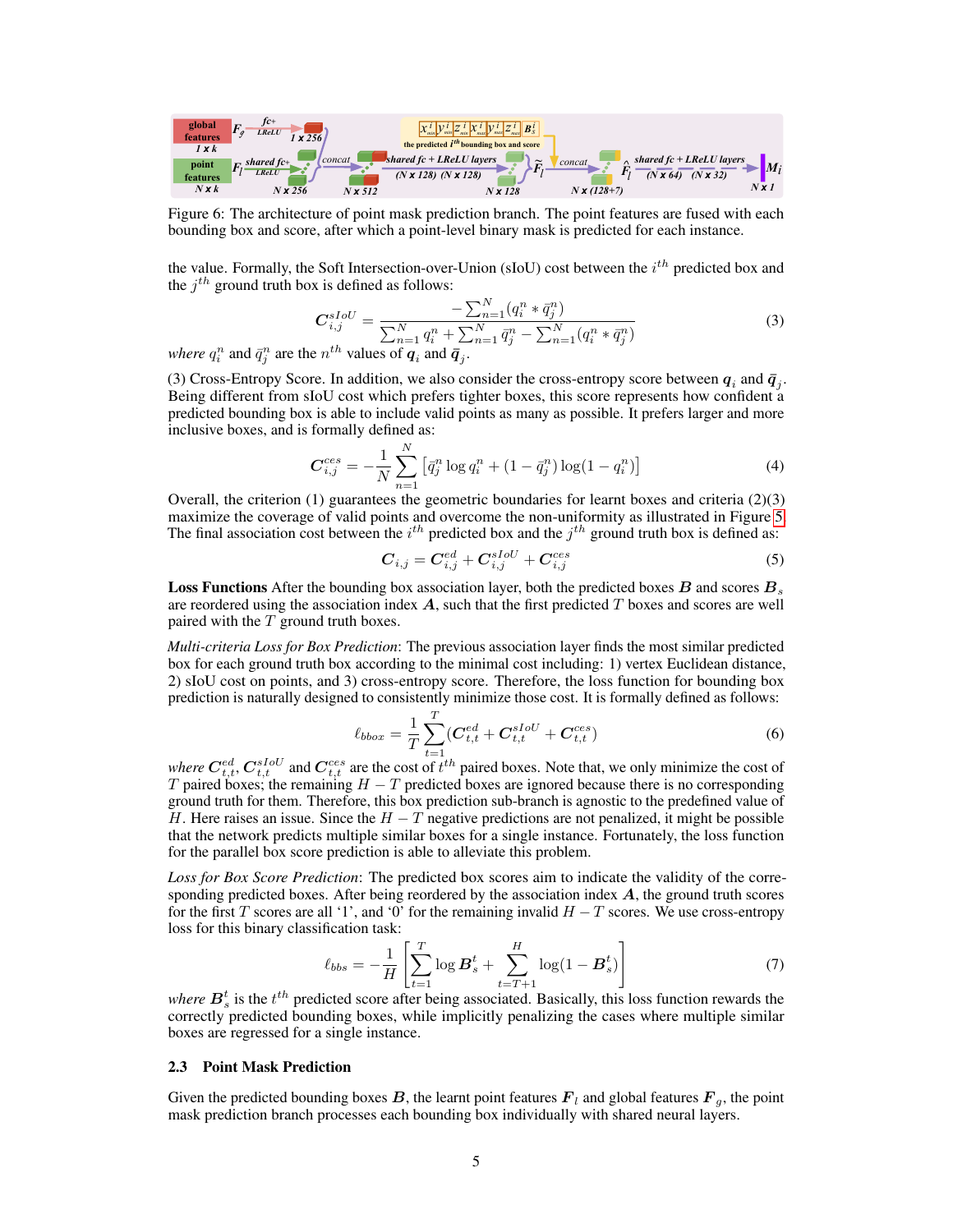Table 1: Instance segmentation results on ScanNet(v2) benchmark (hidden test set). The metric is AP(%) with IoU threshold 0.5. Accessed on 2 June 2019.

|                         |      |            |      |      |      |      |      |                     |             |           |                  |      |      | mean bathtub bed bookshelf cabinet chair counter curtain desk door other picture refrig showerCur sink sofa table toilet window |           |      |                     |                     |      |
|-------------------------|------|------------|------|------|------|------|------|---------------------|-------------|-----------|------------------|------|------|---------------------------------------------------------------------------------------------------------------------------------|-----------|------|---------------------|---------------------|------|
| MaskRCNN [13]           | 5.8  | 33.3       | 0.2  | 0.0  | 5.3  | 0.2  | 0.2  |                     | 0.0         | 4.5       | 24               | 23.8 | 6.5  | 0.0                                                                                                                             | 1.4       | 10.7 | 2.0                 | 110                 | 0.6  |
| <b>SGPN [51]</b>        | 14.3 | 20.8       | 39.0 | 16.9 | 6.5  | 27.5 | 2.9  | 6.9                 | 0.0         | 8.7       | 4.3              | 1.4  | 27   | 0.0                                                                                                                             |           |      | 11.2 35.1 16.8      | 43.8                | 13.8 |
| 3D-BEVIS [8]            | 24.8 | 66.7       | 56.6 | 7.6  | 35   | 39.4 | 27   | 35                  | 9.8         | 9.9       | 3.0              | 2.5  | 9.8  | 37.5                                                                                                                            |           |      | 12.6 60.4 18.1 85.4 |                     | 171  |
| R-PointNet [59]         | 30.6 | 50.0       | 40.5 | 31.1 | 34.8 | 58.9 | 5.4  | 6.8                 |             |           | $12.6$ 28.3 29.0 | 2.8  | 21.9 | 21.4                                                                                                                            |           |      | 33.1 39.6 27.5 82.1 |                     | 24.5 |
| UNet-Backbone [29]      | 31.9 | 66.7       | 71.5 | 23.3 | 18.9 | 47.9 | 0.8  | 21.8                | 67          | 20.1      | - 173            | 10.7 | 123  | 43.8                                                                                                                            |           |      |                     | 15.0 61.5 35.5 91.6 | 9.3  |
| $3D-SIS$ (5 views) [15] | 38.2 | 100.0      | 43.2 | 24.5 | 19.0 | 57.7 | 1.3  | 26.3                | 3.3         | 32.0 24.0 |                  | 7.5  | 42.2 | 85.7                                                                                                                            |           |      | 11.7 69.9 27.1      | 88.3                | 23.5 |
| <b>MASC</b> [31]        | 44.7 | 52.8       | 55.5 | 38.1 | 38.2 | 63.3 | 0.2  | 50.9                |             |           | 26.0 36.1 43.2   | 32.7 | 45.1 | 57.1                                                                                                                            |           |      | 36.7 63.9 38.6 98.0 |                     | 27.6 |
| ResNet-Backbone [29]    | 45.9 | 100.0 73.7 |      | 15.9 | 25.9 | 58.7 | 13.8 | 47.5 21.7 41.6 40.8 |             |           |                  | 12.8 | 31.5 | 71.4                                                                                                                            |           |      | 41.1 53.6 59.0 87.3 |                     | 30.4 |
| PanopticFusion [34]     | 47.8 | 66.7       | 71.2 | 59.5 | 25.9 | 55.0 | 0.0  | 61.3                |             |           | 17.5 25.0 43.4   | 43.7 | 41.1 | 85.7                                                                                                                            |           |      | 48.5 59.1 26.7 94.4 |                     | 35.9 |
| MTML.                   | 48.1 | 100.0      | 66.6 | 37.7 | 272  | 70.9 | 0.1  | 57.9                |             |           | 25.4 36.1 31.8   | 9.5  | 43.2 | 100.0                                                                                                                           | 18.4 60.1 |      | 48.7 93.8           |                     | 38.4 |
| 3D-BoNet(Ours)          | 48.8 | 100.0      | 67.2 | 59.0 | 30.1 | 48.4 | 9.8  | 62.0                | $30.6$ 34.1 |           | 25.9             | 12.5 | 43.4 | 79.6                                                                                                                            |           |      | 40.2 49.9 51.3 90.9 |                     | 43.9 |

Neural Layers: As shown in Figure 6, both the point and global features are compressed to be 256 dimensional vectors through fully connected layers, before being concatenated and further compressed to be 128 dimensional mixed point features  $\tilde{F}_l$ . For the  $i^{th}$  predicted bounding box  $B_i$ , the estimated vertices and score are fused with features  $F_i$  through concatenation, producing box-aware features  $F_l$ . These features are then fed through shared layers, predicting a point-level binary mask, denoted as  $M_i$ . We use  $sigmoid$  as the last activation function. This simple box fusing approach is extremely computationally efficient, compared with the commonly used RoIAlign in prior art [59; 15; 13] which involves the expensive point feature sampling and alignment.

**Loss Function:** The predicted instance masks  $M$  are similarly associated with the ground truth masks according to the previous association index A. Due to the imbalance of instance and background point numbers, we use focal loss [30] with default hyper-parameters instead of the standard cross-entropy loss to optimize this branch. Only the valid T paired masks are used for the loss  $\ell_{mnask}$ .

#### 2.4 End-to-End Implementation

While our framework is not restricted to any point cloud network, we adopt PointNet++ [39] as the backbone to learn the local and global features. Parallelly, another separate branch is implemented to learn per-point semantics with the standard softmax cross-entropy loss function  $\ell_{sem}$ . The architecture of the backbone and semantic branch is the same as used in [51]. Given an input point cloud  $P$ , the above three branches are linked and end-to-end trained using a single combined multi-task loss:

$$
\ell_{all} = \ell_{sem} + \ell_{bbox} + \ell_{bbs} + \ell_{pmask} \tag{8}
$$

We use Adam solver [19] with its default hyper-parameters for optimization. Initial learning rate is set to  $5e^{-4}$  and then divided by 2 every 20 epochs. The whole network is trained on a Titan X GPU from scratch. We use the same settings for all experiments, which guarantees the reproducibility of our framework.

# 3 Experiments

#### 3.1 Evaluation on ScanNet Benchmark

We first evaluate our approach on ScanNet(v2) 3D semantic instance segmentation benchmark [7]. Similar to SGPN [51], we divide the raw input point clouds into  $1m \times 1m$  blocks for training, while using all points for testing followed by the BlockMerging algorithm [51] to assemble blocks into complete 3D scenes. In our experiment, we observe that the performance of the vanilla PointNet++ based semantic prediction sub-branch is limited and unable to provide satisfactory semantics. Thanks to the flexibility of our framework, we therefore easily train a parallel SCN network [11] to estimate more accurate per-point semantic labels for the predicted instances of our 3D-BoNet. The average precision (AP) with an IoU threshold 0.5 is used as the evaluation metric.

We compare with the leading approaches on 18 object categories in Table 1. Particularly, the SGPN [51], 3D-BEVIS [8], MASC [31] and [29] are point feature clustering based approaches; the R-PointNet [59] learns to generate dense object proposals followed by point-level segmentation; 3D-SIS [15] is a proposal-based approach using both point clouds and color images as input. PanopticFusion [34] learns to segment instances on multiple 2D images by Mask-RCNN [13] and then uses the SLAM system to reproject back to 3D space. Our approach surpasses them all using point clouds only. Remarkably, our framework performs relatively satisfactory on all categories without preferring specific classes, demonstrating the superiority of our framework.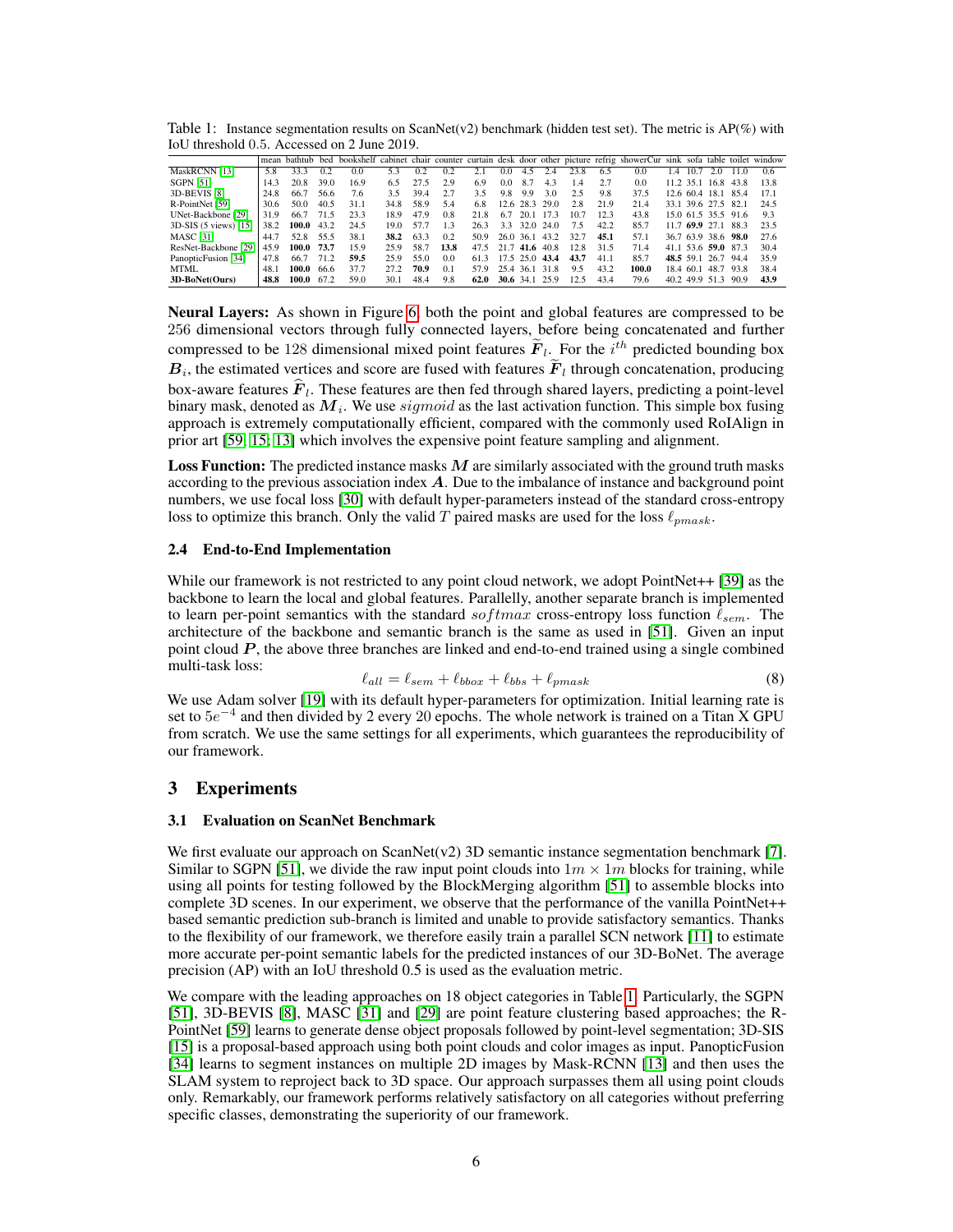

Figure 7: This shows a lecture room with hundreds of objects (*e*.*g*., chairs, tables), highlighting the challenge of instance segmentation. Different color indicates different instance. The same instance may not have the same color. Our framework predicts more precise instance labels than others.

#### 3.2 Evaluation on S3DIS Dataset

We further evaluate the semantic instance segmentation of our framework on S3DIS [1], which consists of 3D complete scans from 271 rooms belonging to 6 large areas. Our data preprocessing and experimental settings strictly follow PointNet [38], SGPN [51], ASIS [52], and JSIS3D [35]. In our experiments, H is set as 24 and we follow the 6-fold evaluation  $[1; 52]$ .

|  | Table 2: Instance segmentation re- |  |  |
|--|------------------------------------|--|--|
|  | sults on S3DIS dataset.            |  |  |
|  |                                    |  |  |

|                   | $ mPrec$ mRec |      |
|-------------------|---------------|------|
| PartNet [33]      | 56.4          | 43.4 |
| ASIS [52]         | 63.6          | 47.5 |
| $3D-BoNet (Ours)$ | 65.6          | 47.6 |

We compare with ASIS [52], the state of art on S3DIS, and the PartNet baseline [33]. For fair comparison, we carefully train the PartNet baseline with the same PointNet++ backbone and other settings as used in our framework. For evaluation, the classical metrics mean precision (mPrec) and mean recall (mRec) with IoU threshold 0.5 are reported. Note that, we use the same BlockMerging algorithm [51] to merge the instances from different blocks for both our approach and the PartNet baseline. The final scores are averaged across the total 13 categories. Table 2 presents the mPrec/mRec scores and Figure 7 shows qualitative results. Our method surpasses PartNet baseline [33] by large margins, and also outperforms ASIS [52], but not significantly, mainly because our semantic prediction branch (vanilla PointNet++ based) is inferior to ASIS which tightly fuses semantic and instance features for mutual optimization. We leave the feature fusion as our future exploration.

#### 3.3 Ablation Study

To evaluate the effectiveness of each component of our framework, we conduct 6 groups of ablation experiments on the largest Area 5 of S3DIS dataset.

(1) Remove Box Score Prediction Sub-branch. Basically, the box score serves as an indicator and regularizer for valid bounding box prediction. After removing it, we train the network with:

$$
\ell_{ab1} = \ell_{sem} + \ell_{bbox} + \ell_{pmask}
$$

Initially, the multi-criteria loss function is a simple unweighted combination of the Euclidean distance, the

Table 3: Instance segmentation results of all ablation experiments on Area 5 of S3DIS.

|                                     | mPrec mRec |       |
|-------------------------------------|------------|-------|
| (1) Remove Box Score Sub-branch     | 50.9       | 40.9  |
| (2) Euclidean Distance Only         | 53.8       | 41.1  |
| (3) Soft IoU Cost Only              | 55.2       | 40.6  |
| (4) Cross-Entropy Score Only        | 51.8       | 37.8  |
| (5) Do Not Supervise Box Prediction | 37.3       | 28.5  |
| (6) Remove Focal Loss               | 50.8       | 39.2  |
| (7) The Full Framework              | 57.5       | IO 2. |

soft IoU cost, and the cross-entropy score. However, this may not be optimal, because the density of input point clouds is usually inconsistent and tends to prefer different criterion. We conduct the below 3 groups of experiments on ablated bounding box loss function.

(2)-(4) Use Single Criterion. Only one criterion is used for the box association and loss  $\ell_{bbox}$ .

$$
\ell_{ab2} = \ell_{sem} + \frac{1}{T}\sum_{t=1}^T \mathbf{C}_{t,t}^{ed} + \ell_{bbs} + \ell_{pmask} \quad \cdots \quad \ell_{ab4} = \ell_{sem} + \frac{1}{T}\sum_{t=1}^T \mathbf{C}_{t,t}^{ces} + \ell_{bbs} + \ell_{pmask}
$$

(5) Do Not Supervise Box Prediction. The predicted boxes are still associated according to the three criteria, but we remove the box supervision signal. The framework is trained with:

$$
\ell_{ab5} = \ell_{sem} + \ell_{bbs} + \ell_{pmask}
$$

(6) Remove Focal Loss for Point Mask Prediction. In the point mask prediction branch, the focal loss is replaced by the standard cross-entropy loss for comparison.

Analysis. Table 3 shows the scores for ablation experiments. (1) The box score sub-branch indeed benefits the overall instance segmentation performance, as it tends to penalize duplicated box predictions. (2) Compared with Euclidean distance and cross-entropy score, the sIoU cost tends to be better for box association and supervision, thanks to our differentiable Algorithm 1. As the three individual criteria prefer different types of point structures, a simple combination of three criteria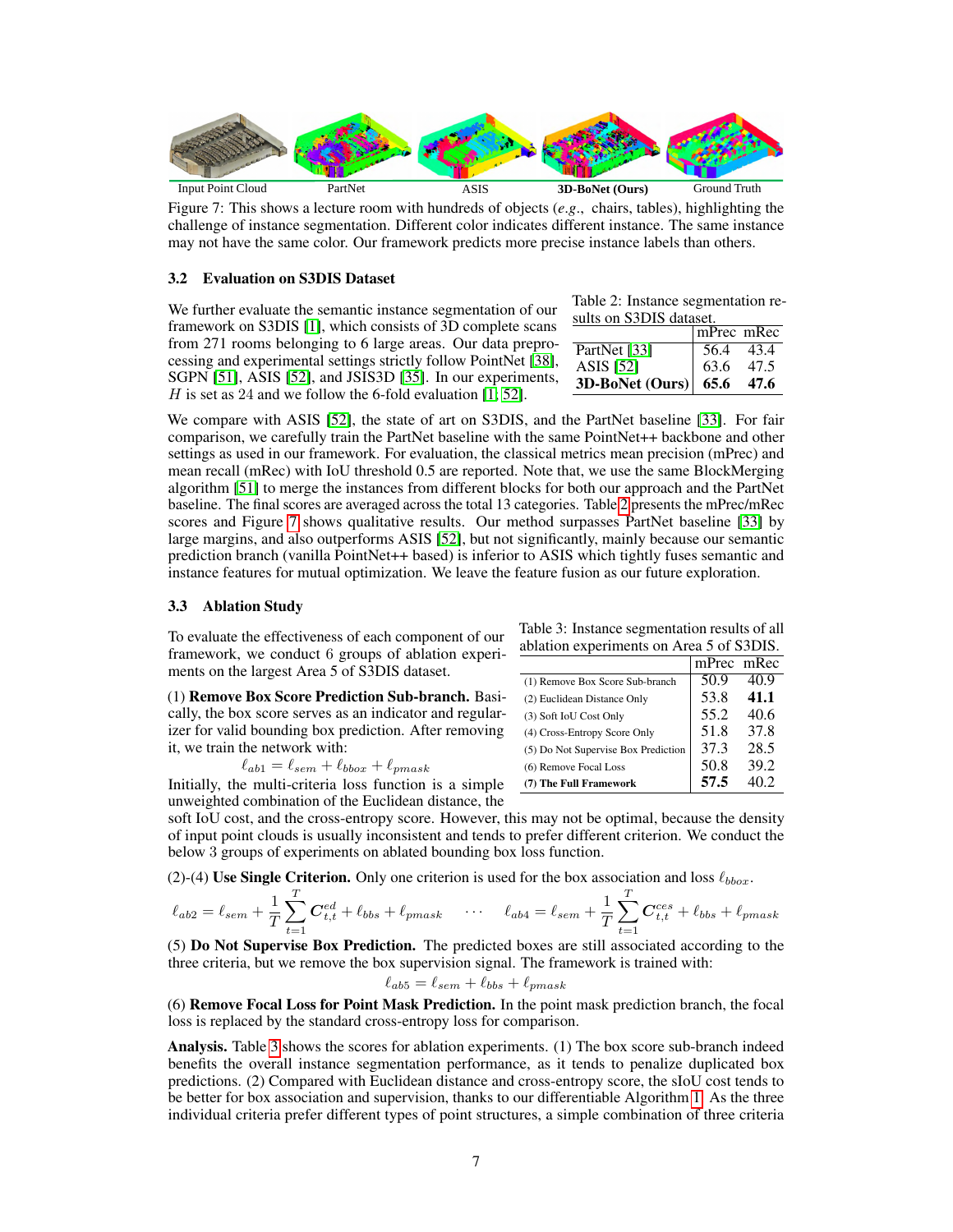may not always be optimal on a specific dataset. (3) Without the supervision for box prediction, the performance drops significantly, primarily because the network is unable to infer satisfactory instance 3D boundaries and the quality of predicted point masks deteriorates accordingly. (4) Compared with focal loss, the standard cross entropy loss is less effective for point mask prediction due to the imbalance of instance and background point numbers.

### 3.4 Computation Analysis

(1) For point feature clustering based approaches including SGPN [51], ASIS [52], JSIS3D [35], 3D-BEVIS [8], MASC [31], and [29], the computation complexity of the post clustering algorithm such as Mean Shift [6] tends towards  $\mathcal{O}(TN^2)$ , where T is the number of instances and N is the number of input points. (2) For dense proposal-based methods including GSPN [59], 3D-SIS [15] and PanopticFusion [34], region proposal network and non-maximum suppression are usually required to generate and prune the dense proposals, which is computationally expensive [34]. (3) Both PartNet baseline [33] and our 3D-BoNet have similar efficient computation complexity  $\mathcal{O}(N)$ . Empirically, our 3D-BoNet takes around 20 ms GPU time to process  $4k$  points, while most approaches in (1)(2) need more than 200ms GPU/CPU time to process the same number of points.

# 4 Related Work

To extract features from 3D point clouds, traditional approaches usually craft features manually [5; 43]. Recent learning based approaches mainly include voxel-based [43; 47; 42; 24; 41; 11; 4] and point-based schemes [38; 20; 14; 17; 46].

Semantic Segmentation PointNet [38] shows leading results on classification and semantic segmentation, but it does not capture context features. To address it, a number of approaches [39; 58; 44; 32; 56; 50; 27; 18] have been proposed recently. Another pipeline is convolutional kernel based approaches [56; 28; 48]. Basically, most of these approaches can be used as our backbone network, and parallelly trained with our 3D-BoNet to learn per-point semantics.

**Object Detection** The common way to detect objects in 3D point clouds is to project points onto 2D images to regress bounding boxes [26; 49; 3; 57; 60; 54]. Detection performance is further improved by fusing RGB images in [3; 55; 37; 53]. Point clouds can be also divided into voxels for object detection [9; 25; 61]. However, most of these approaches rely on predefined anchors and the two-stage region proposal network [40]. It is inefficient to extend them on 3D point clouds. Without relying on anchors, the recent PointRCNN [45] learns to detect via foreground point segmentation, and the VoteNet [36] detects objects via point feature grouping, sampling and voting. By contrast, our box prediction branch is completely different from them all. Our framework directly regresses 3D object bounding boxes from the compact global features through a single forward pass.

Instance Segmentation SGPN [51] is the first neural algorithm to segment instances on 3D point clouds by grouping the point-level embeddings. ASIS [52], JSIS3D [35], MASC [31], 3D-BEVIS [8] and [29] use the same strategy to group point-level features for instance segmentation. Mo *et al*. introduce a segmentation algorithm in PartNet [33] by classifying point features. However, the learnt segments of these proposal-free methods do not have high objectness as it does not explicitly detect object boundaries. By drawing on the successful 2D RPN [40] and RoI [13], GSPN [59] and 3D-SIS [15] are proposal-based methods for 3D instance segmentation. However, they usually rely on two-stage training and a post-processing step for dense proposal pruning. By contrast, our framework directly predicts a point-level mask for each instance within an explicitly detected object boundary, without requiring any post-processing steps.

# 5 Conclusion

Our framework is simple, effective and efficient for instance segmentation on 3D point clouds. However, it also has some limitations which lead to the future work. (1) Instead of using unweighted combination of three criteria, it is better to design a module to automatically learn the weights, so to adapt to different types of input point clouds. (2) Instead of training a separate branch for semantic prediction, more advanced feature fusion modules can be introduced to mutually improve both semantic and instance segmentation. (3) Our framework follows the MLP design and is therefore agnostic to the number and order of input points. It is desirable to directly train and test on large-scale input point clouds instead of the divided small blocks, by drawing on the recent work [10][23][16].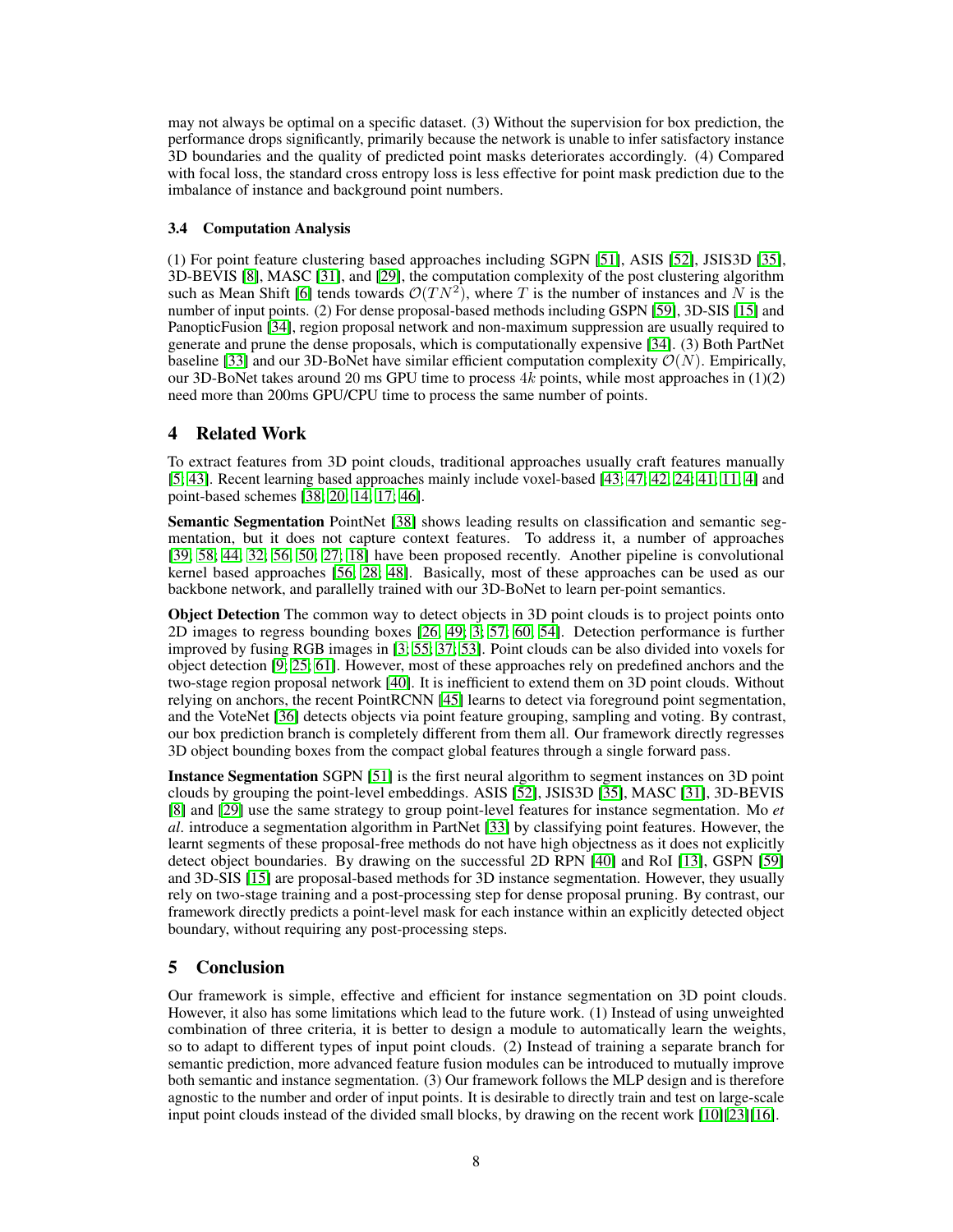## References

- [1] I. Armeni, O. Sener, A. Zamir, and H. Jiang. 3D Semantic Parsing of Large-Scale Indoor Spaces. *CVPR*, 2016.
- [2] Y. Bengio, N. Léonard, and A. Courville. Estimating or Propagating Gradients Through Stochastic Neurons for Conditional Computation. *arXiv*, 2013.
- [3] X. Chen, H. Ma, J. Wan, B. Li, and T. Xia. Multi-View 3D Object Detection Network for Autonomous Driving. *CVPR*, 2017.
- [4] C. Choy, J. Gwak, and S. Savarese. 4D Spatio-Temporal ConvNets: Minkowski Convolutional Neural Networks. *CVPR*, 2019.
- [5] C. S. Chua and R. Jarvis. Point signatures: A new representation for 3d object recognition. *IJCV*, 25(1):63–85, 1997.
- [6] D. Comaniciu and P. Meer. Mean Shift: A Robust Approach toward Feature Space Analysis. *TPAMI*, 24(5):603–619, 2002.
- [7] A. Dai, A. X. Chang, M. Savva, M. Halber, T. Funkhouser, and M. Nießner. ScanNet: Richly-annotated 3D Reconstructions of Indoor Scenes. *CVPR*, 2017.
- [8] C. Elich, F. Engelmann, J. Schult, T. Kontogianni, and B. Leibe. 3D-BEVIS: Birds-Eye-View Instance Segmentation. *GCPR*, 2019.
- [9] M. Engelcke, D. Rao, D. Z. Wang, C. H. Tong, and I. Posner. Vote3Deep: Fast Object Detection in 3D Point Clouds Using Efficient Convolutional Neural Networks. *ICRA*, 2017.
- [10] F. Engelmann, T. Kontogianni, A. Hermans, and B. Leibe. Exploring Spatial Context for 3D Semantic Segmentation of Point Clouds. *ICCV Workshops*, 2017.
- [11] B. Graham, M. Engelcke, and L. v. d. Maaten. 3D Semantic Segmentation with Submanifold Sparse Convolutional Networks. *CVPR*, 2018.
- [12] A. Grover, E. Wang, A. Zweig, and S. Ermon. Stochastic Optimization of Sorting Networks via Continuous Relaxations. *ICLR*, 2019.
- [13] K. He, G. Gkioxari, P. Dollar, and R. Girshick. Mask R-CNN. *ICCV*, 2017.
- [14] P. Hermosilla, T. Ritschel, P.-P. Vazquez, A. Vinacua, and T. Ropinski. Monte Carlo Convolution for Learning on Non-Uniformly Sampled Point Clouds. *ACM Transactions on Graphics*, 2018.
- [15] J. Hou, A. Dai, and M. Nießner. 3D-SIS: 3D Semantic Instance Segmentation of RGB-D Scans. *CVPR*, 2019.
- [16] Q. Hu, B. Yang, L. Xie, S. Rosa, Y. Guo, Z. Wang, N. Trigoni, and A. Markham. RandLA-Net: Efficient Semantic Segmentation of Large-Scale Point Clouds. *arXiv preprint arXiv:1911.11236*, 2019.
- [17] B.-S. Hua, M.-K. Tran, and S.-K. Yeung. Pointwise Convolutional Neural Networks. *CVPR*, 2018.
- [18] Q. Huang, W. Wang, and U. Neumann. Recurrent Slice Networks for 3D Segmentation of Point Clouds. *CVPR*, 2018.
- [19] D. P. Kingma and J. Ba. Adam: A method for stochastic optimization. *ICLR*, 2015.
- [20] R. Klokov and V. Lempitsky. Escape from Cells: Deep Kd-Networks for The Recognition of 3D Point Cloud Models. *ICCV*, 2017.
- [21] H. W. Kuhn. The Hungarian Method for the assignment problem. *Naval Research Logistics Quarterly*, 2(1-2):83–97, 1955.
- [22] H. W. Kuhn. Variants of the hungarian method for assignment problems. *Naval Research Logistics Quarterly*, 3(4):253–258, 1956.
- [23] L. Landrieu and M. Simonovsky. Large-scale Point Cloud Semantic Segmentation with Superpoint Graphs. *CVPR*, 2018.
- [24] T. Le and Y. Duan. PointGrid: A Deep Network for 3D Shape Understanding. *CVPR*, 2018.
- [25] B. Li. 3D Fully Convolutional Network for Vehicle Detection in Point Cloud. *IROS*, 2017.
- [26] B. Li, T. Zhang, and T. Xia. Vehicle Detection from 3D Lidar Using Fully Convolutional Network. *RSS*, 2016.
- [27] J. Li, B. M. Chen, and G. H. Lee. SO-Net: Self-Organizing Network for Point Cloud Analysis. *CVPR*, 2018.
- [28] Y. Li, R. Bu, M. Sun, W. Wu, X. Di, and B. Chen. PointCNN : Convolution On X -Transformed Points. *NeurlPS*, 2018.
- [29] Z. Liang, M. Yang, and C. Wang. 3D Graph Embedding Learning with a Structure-aware Loss Function for Point Cloud Semantic Instance Segmentation. *arXiv*, 2019.
- [30] T.-Y. Lin, P. Goyal, R. Girshick, K. He, and P. Dollar. Focal Loss for Dense Object Detection. *ICCV*, 2017.
- [31] C. Liu and Y. Furukawa. MASC: Multi-scale Affinity with Sparse Convolution for 3D Instance Segmentation. *arXiv*, 2019.
- [32] S. Liu, S. Xie, Z. Chen, and Z. Tu. Attentional ShapeContextNet for Point Cloud Recognition. *CVPR*, 2018.